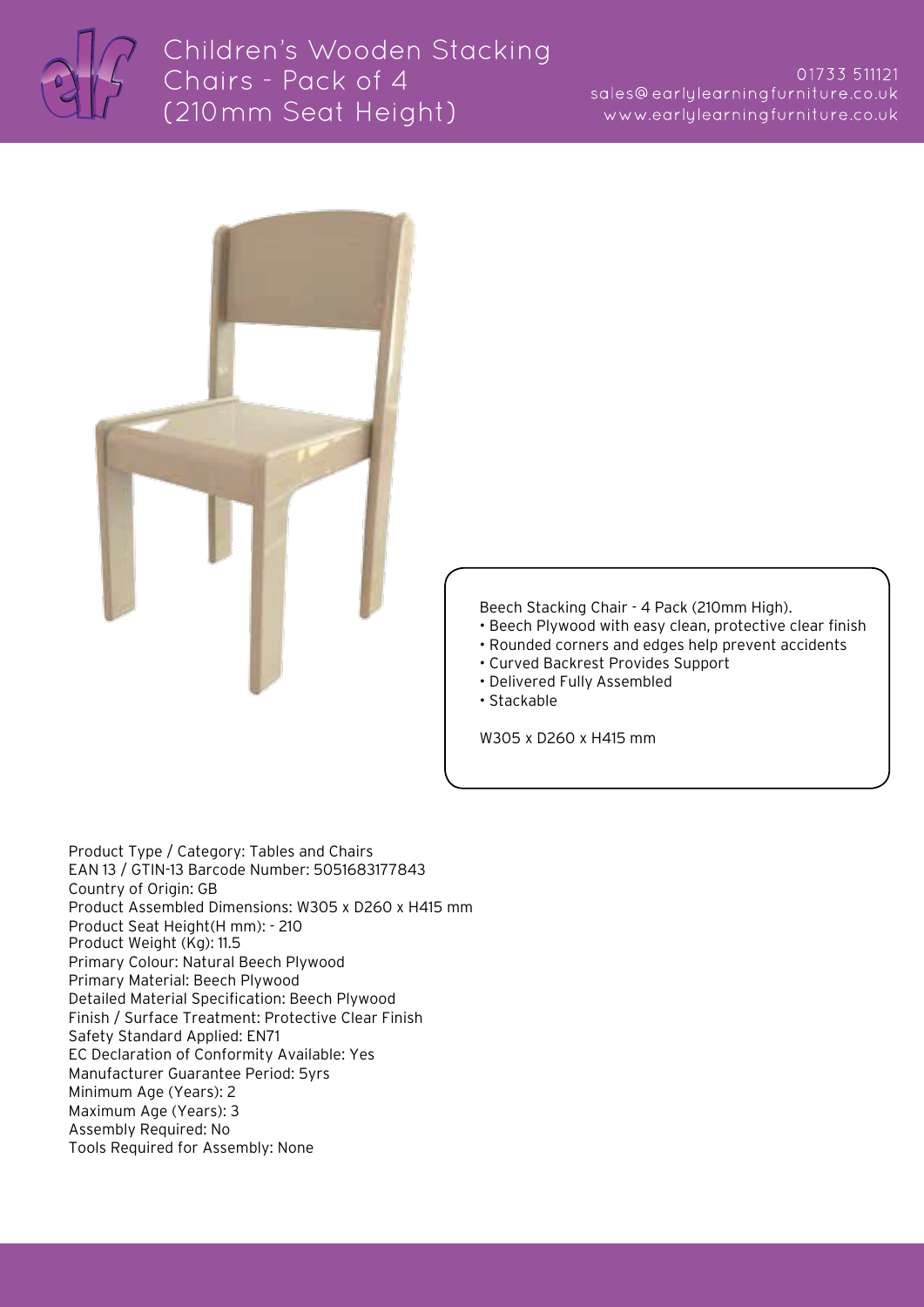



Beech Stacking Chair - 4 Pack (260mm High).

- Beech Plywood with easy clean, protective clear finish
- Rounded corners and edges help prevent accidents
- Curved Backrest Provides Support
- Delivered Fully Assembled
- Stackable

W320 x D310 x H485 mm

Product Type / Category: Tables and Chairs EAN 13 / GTIN-13 Barcode Number: 5051683177850 Country of Origin: GB Product Assembled Dimensions: W320 x D310 x H485 mm Product Seat Height(H mm): - 260 Product Weight (Kg): 14 Primary Colour: Natural Beech Plywood Primary Material: Beech Plywood Detailed Material Specification: Beech Plywood Finish / Surface Treatment: Protective Clear Finish Safety Standard Applied: EN71 EC Declaration of Conformity Available: Yes Manufacturer Guarantee Period: 5yrs Minimum Age (Years): 3 Maximum Age (Years): 4 Assembly Required: No Tools Required for Assembly: None